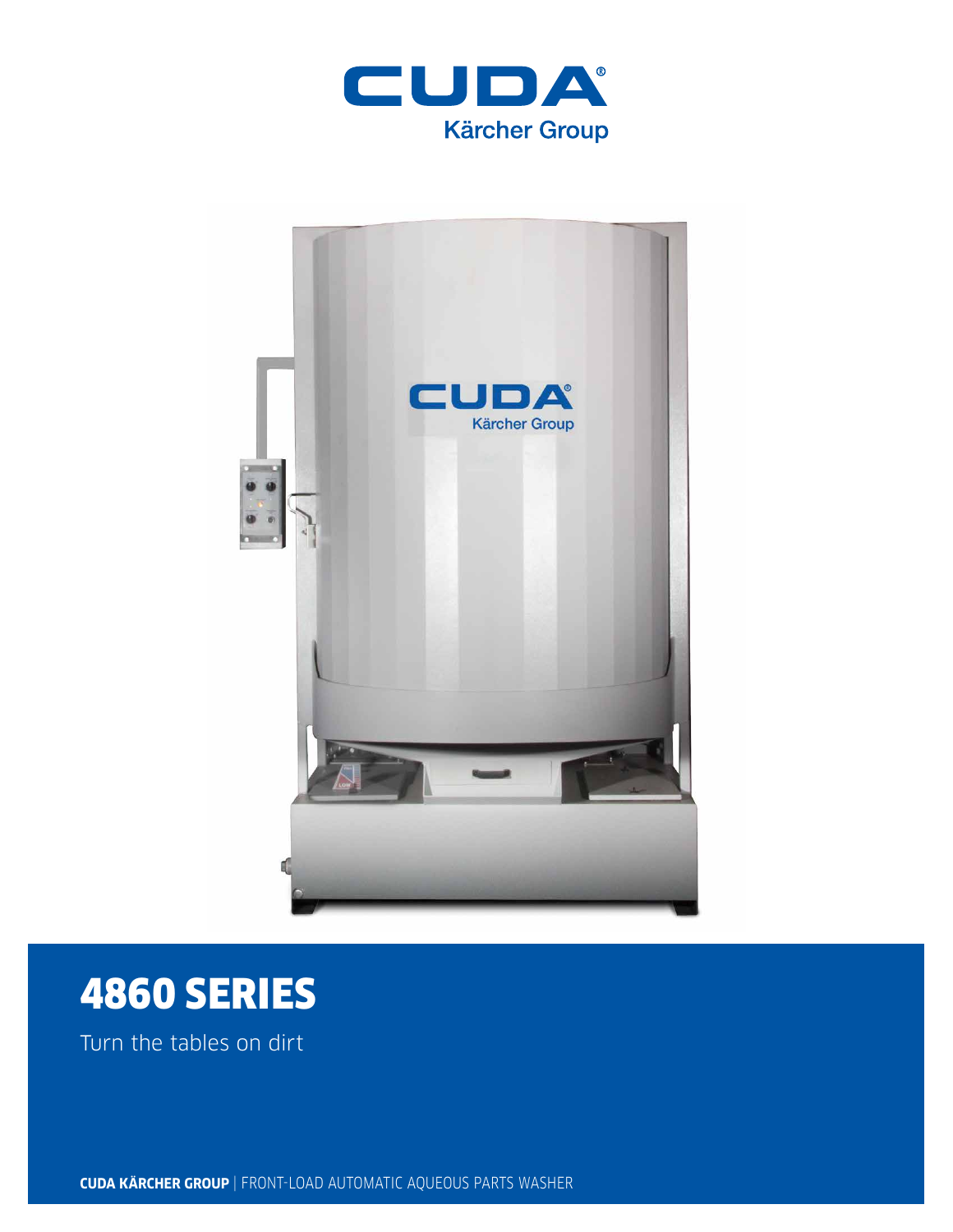## 4860 SERIES



# **Turn the tables on dirt**

The Cuda 4860 features a turntable diameter of 48-inches, working height of 60-inches, and load capacity of 5000 lbs. The 4860 Series is equipped with a 7.5 HP vertical seal-less pump producing 200 GPM at 50 PSI, and has a 156-gallon sump capacity.

#### **Aqueous parts washers clean faster and better without using harmful solvents!**

Cuda automatic parts washers provide a safe and efficient solution to cleaning parts because they don't use harmful cleaning solvents to clean. Our automatic parts washers also provide a time-saving, easy parts cleaning solution for your staff allowing them to simultaneously clean parts while performing other tasks.





#### **<sup>1</sup> Safety Switch**

■ Door safety switch protects the operator from hot water spray if roll-in door is opened.

#### **2 Compact Footprint**

- Space saving roll-in door allows easy access to the wash chamber.
- Reduces footprint over other traditional parts washers.
- Roll-in door prevents wash solution from dripping on the shop floor.

### **<sup>3</sup> Customize and Accessorize**

■ Customize your parts washer to your specific needs, like with this deluxe kit, so washing becomes the easiest part of the work day.

### **<sup>4</sup> Detergents Extend Your Warranty**

■ The 90-day labor warranty for all Cuda Kärcher Group parts washers is automatically extended to a 1-year labor warranty with exclusive use of our solvent free detergents. Our parts washers are also covered by a 1-year parts warranty.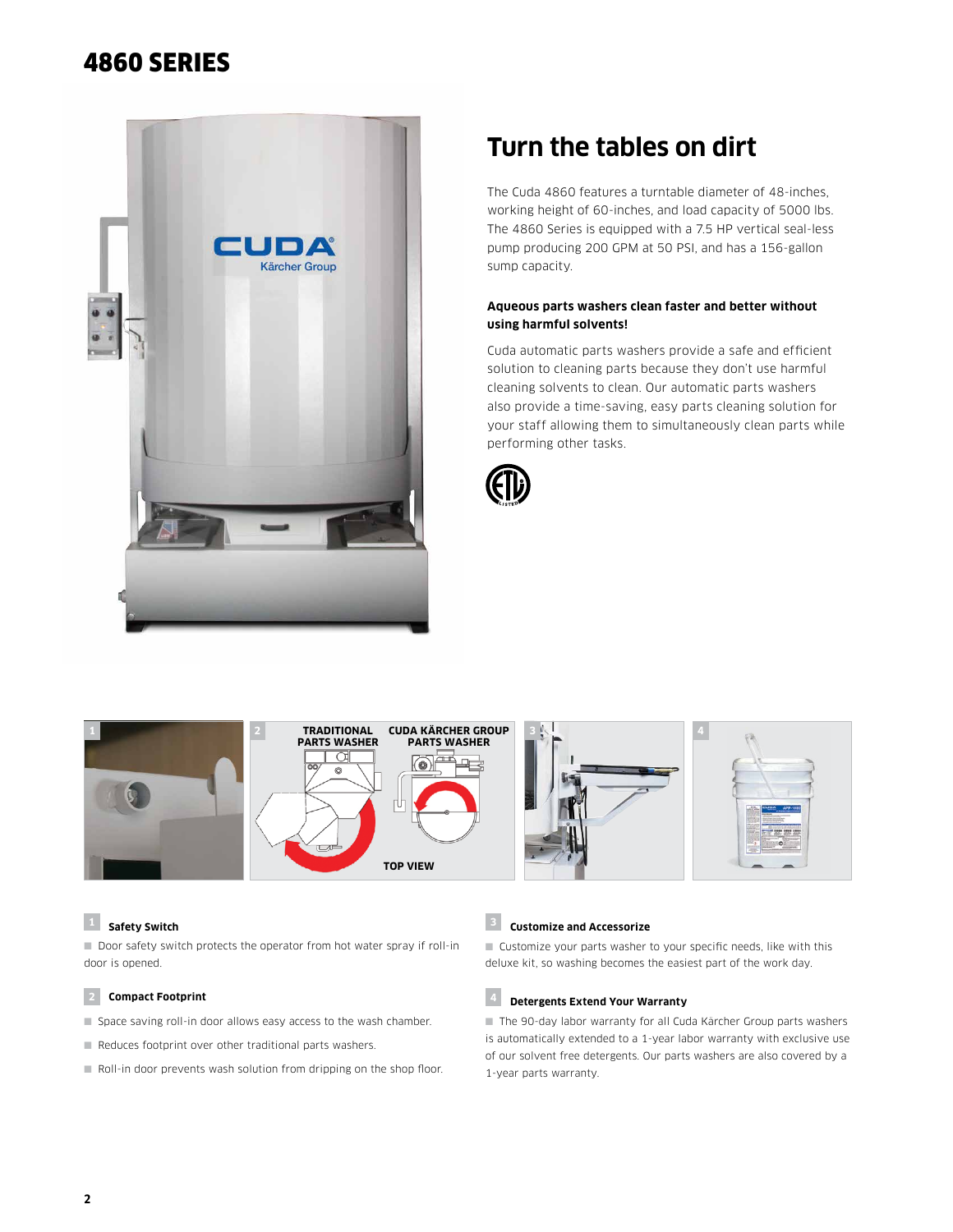# TECHNICAL DATA AND EQUIPMENT

#### **Front-Load Series Comparison**



#### **Features**

- Vertical / Seal-less Pump: 7.5 HP / 200 GPM / 50 PSI
- 5,000 Lbs. Load Capacity, determined with even weight distribution
- 156 Gal. Sump Capacity
- $(2)$  9 kW Heaters
- Automatic Oil Skimmer
- Low Water Shutdown
- Optional 12" Height Extension
- $M$ Machine: 75"L x 66"W x 105"H

| Technical data         |                       |                           |         |                   |               |  |  |
|------------------------|-----------------------|---------------------------|---------|-------------------|---------------|--|--|
| Model<br>Part No.      | <b>Working Height</b> | <b>Turntable Diameter</b> | Volt/PH | <b>Total Amps</b> | Ship Wt (lbs) |  |  |
| <b>Standard Models</b> |                       |                           |         |                   |               |  |  |
| 4860<br>1.043-444.0    | 60"                   | 48"                       | 230/3   | 67                | 2457          |  |  |
| 4860<br>1.043-445.0    | 60"                   | 48"                       | 460/3   | 32                | 2457          |  |  |
| 4860<br>1.043-446.0    | 60"                   | 48"                       | 575/3   | 26                | 2457          |  |  |

NOTE: Standard 4860 series ship by flatbed and require additional contact name and telephone number of the recipient.

| <b>Standard Accessories</b> |                                                                                                            |  |  |  |
|-----------------------------|------------------------------------------------------------------------------------------------------------|--|--|--|
| Part No.                    | Description                                                                                                |  |  |  |
| 8.916-220.0                 | Preferred Options Package - Contains Parts Tree, Small Parts Basket, Containment Ring, Oil-Drain Container |  |  |  |

| <b>Optional Accessories</b> |                                                       |             |                                                 |  |  |  |
|-----------------------------|-------------------------------------------------------|-------------|-------------------------------------------------|--|--|--|
| Part No.                    | Description                                           | Part No.    | <b>Description</b>                              |  |  |  |
| 8.749-394.0                 | Automatic Water Fill                                  | 8.922-951.0 | Stainless Steel Handle Kit, assembled           |  |  |  |
| 8.749-392.0                 | 48" Containment Ring                                  | 8.924-172.0 | Oil Drain Container                             |  |  |  |
| 8.916-341.0                 | 2 Stage Filtration                                    | 9.802-283.0 | Hour Meter                                      |  |  |  |
| 8.916-342.0                 | 2 Stage Filtration & Sump Sweep                       | 8.915-585.0 | PK-100D Sump Cleaner                            |  |  |  |
| 8.916-365.0                 | 12" Height Extension                                  | 8.709-145.0 | PK-100D Filter Bag                              |  |  |  |
| 8.749-395.0                 | 60 Mesh for Debris Screen Tray Insert                 | 8.707-034.0 | Wastewater Drum Evaporator Belt                 |  |  |  |
| 8.749-396.0                 | 4 Hook Parts Tree                                     | 8.731-254.0 | Light Duty Small Parts Basket (8" x 8" x 4")    |  |  |  |
| 8.749-492.0                 | Two-Tier Turntable .                                  | 9.102-237.0 | Lid for Light Duty Small Parts Basket           |  |  |  |
| 8.725-267.0                 | Heater Timer 24 hour 7 day                            | 8.753-825.0 | Light Duty Medium Parts Basket (16" x 12" x 6") |  |  |  |
| 8.725-268.0                 | Heater Timer& Skimmer 24 hour 7 day                   | 9.102-230.0 | Lid for Light Duty Medium Parts Basket          |  |  |  |
| 8.749-397.0                 | Deluxe Kit: Detail and Power Brush with Side Sink and | 8.723-214.0 | Gray Spray Paint                                |  |  |  |
|                             | Side Sump                                             |             |                                                 |  |  |  |

l Requires Light Duty Small Parts Basket and Containment Ring sold separately, not for height extended machines